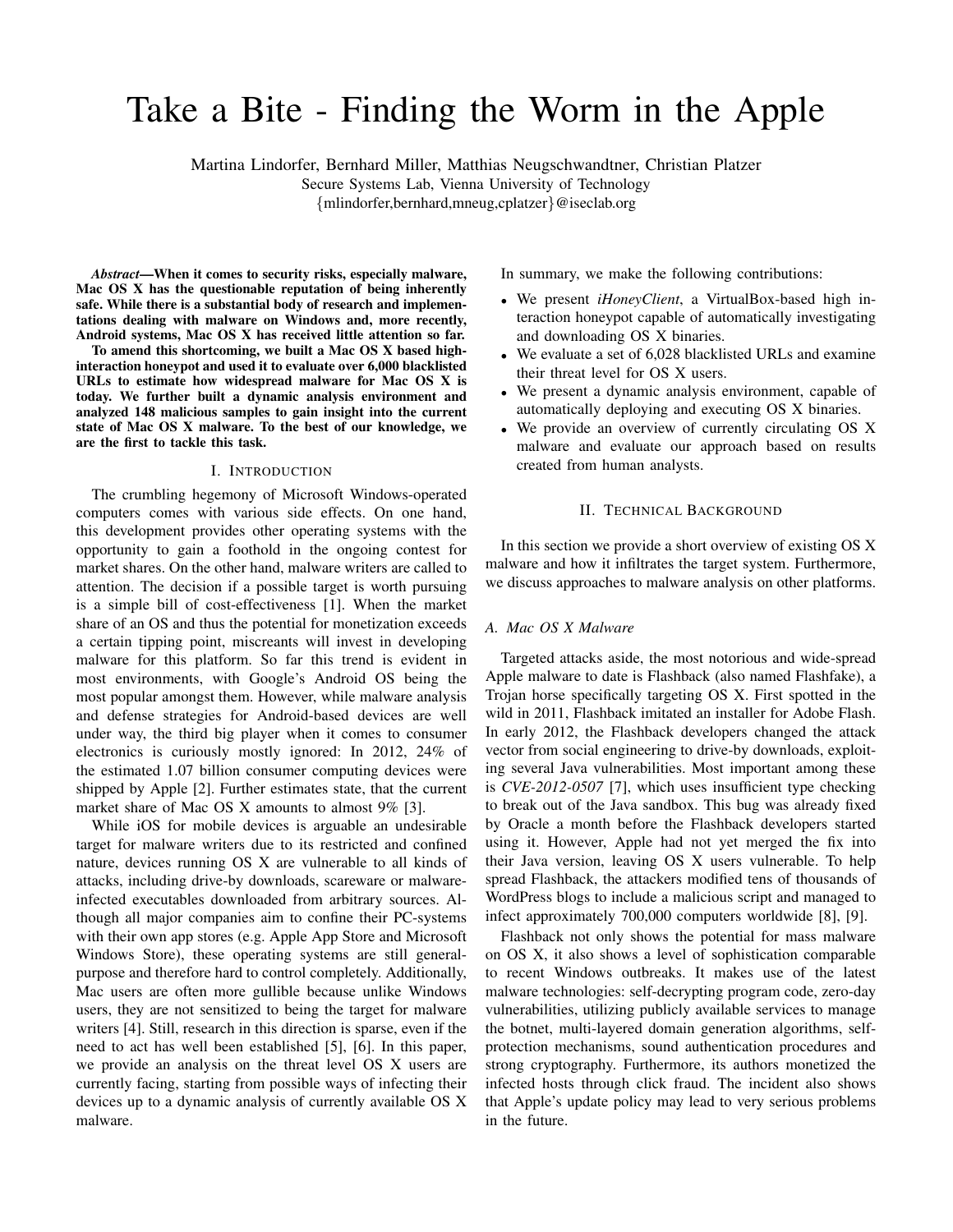## *B. Malware Analysis*

In order to protect users from malware, researchers and anti-malware companies need a thorough understanding of the functionality, capabilities and purpose of malware samples. This insight can be gained by analyzing malware samples either statically or dynamically.

Static analysis examines the malicious program without executing it. The most widely used technique for static analysis is pattern matching, an integral part of most antivirus scanners. Additionally, they use heuristics in order to detect new malware. However, this approach can be circumvented by simple code transformations and binary obfuscation. Moser et al. [10] showed that static analysis is an NP-hard problem, thus rendering static analysis unfeasible in the long run.

In contrast, dynamic analysis relies on monitoring the behavior of a malware sample while it is executed in a controlled environment. Instead of analyzing the program instructions, the behavior of the program under analysis is monitored and evaluated. Several applications have been developed based on dynamic analysis sandboxes to monitor botnet traffic [11], obtain unpacked and unencrypted malware samples [12], [13], automatically obtain malware mitigation procedures [14] and detect unknown evasion techniques [15]. Several such tools exist today for both, research and commercial purposes. However, most of them simulate a Microsoft Windows environment. A comprehensive survey of dynamic analysis tools and techniques was given by Egele et al. [16].

With the possibility to analyze a binary, there is still the need to gather samples in the first place. Honeypots are the tool of choice for that purpose. They exist in a variety of forms: They can simulate services, data, computers, devices, clients or whole networks to attract the attention of miscreants and gather information about attacks.

While many honeypot implementations are passive, waiting for attackers to target them, client honeypots take an active role. They initiate communication with a server, e.g. by opening URLs in a web browser. Client honeypots typically consist of three components:

Queuer: The queuer is responsible for generating a list of targets for the visitor to interact with. Several techniques exist to create URL lists, among them search engines, blacklists, crawlers and feedback from the analyzing component.

Visitor: The visitor's task is to interact with the server. After receiving targets from the queuer it communicates with the given target, e.g. by opening a URL in a web browser. Often, the visitor is contained in a virtual machine to avoid infecting the analysis environment.

Analyzer: After the communication with the server is finished, the analyzer examines the new state of the visitor, respectively the data generated by it. It generates reports and can feed data back to the queuer.

An important characteristic of honeypots is the level of interaction they provide. High-interaction honeypots simulate a whole system, e.g. a host including its operating system and devices. In contrast, low-interaction honeypots simulate only



Fig. 1. System overview of the iHoneyClient host (*Queuer* and *Analyzer*) and the iHoneyClient workers (*Visitor*).

one service, or parts of one service. The level of interaction is not only important for how authentic a honeypot appears to the attacker, but also affects its isolation and containment. Furthermore, the techniques used for analyzing the monitored behavior differs. While high-interaction honeypots tend to analyze state changes, low-interaction honeypots mostly employ pattern matching. This directly affects their ability to detect certain malicious activities like time bombs or changes to their environment [17]. These properties, combined with our prerequisites, drove our decision to establish a high-interaction client honeypot for gathering malware samples.

## III. SYSTEM

As illustrated in Figure 1, iHoneyClient consists of several workers running in virtual machines, orchestrated by the iHoneyClient host. The host compiles a list of URLs to be visited or files to be analyzed, depending on the mode of operation. The workers either visit those URLs to collect malware samples dropped drive-by download attacks or provide the dynamic analysis environment to analyze samples.

To catch new malware, iHoneyClient retrieves URL lists from different services providing malware-related URL blacklists (currently Malware Domain List [18], Malware Patrol [19] and Clean-MX [20]). Before visiting a URL, the host checks if the server is reachable, the HTTP status code and content type returned after a HTTP HEAD request. The first two checks increase the efficiency of iHoneyClient, while the third enforces the focus on drive-by downloads. Only requests returning content of the type "text/html" are analyzed to filter out the numerous entries pointing directly to Windows executables. When malware samples are analyzed directly, their file type is examined before execution. iHoneyClient is able to automatically process Mach-0 binaries, .dmg disk images, .zip archives containing OS X Applications, Java archives and installers in .pkg files. Whenever a URL or malware sample passes these checks, a new VirtualBox instance is created to provide a clean environment for further analysis.

iHoneyClient workers are virtualized instances of Mac OS X 10.6.8 "Snow Leopard". A few modifications to the vanilla Mac OS X installation are necessary to be able to run it in a virtual machine. This stems mostly from the usage of EFI (Extensible Firmware Interface), that is not yet fully supported in VirtualBox. The same modifications are used by the "Hackintosh"community, that strives to run Apple's operating system on PC hardware. This includes a custom bootloader called Chameleon, that contains an EFI emulator capable of providing the basic system information required by the XNU kernel, two kernel modules to provide shutdown and power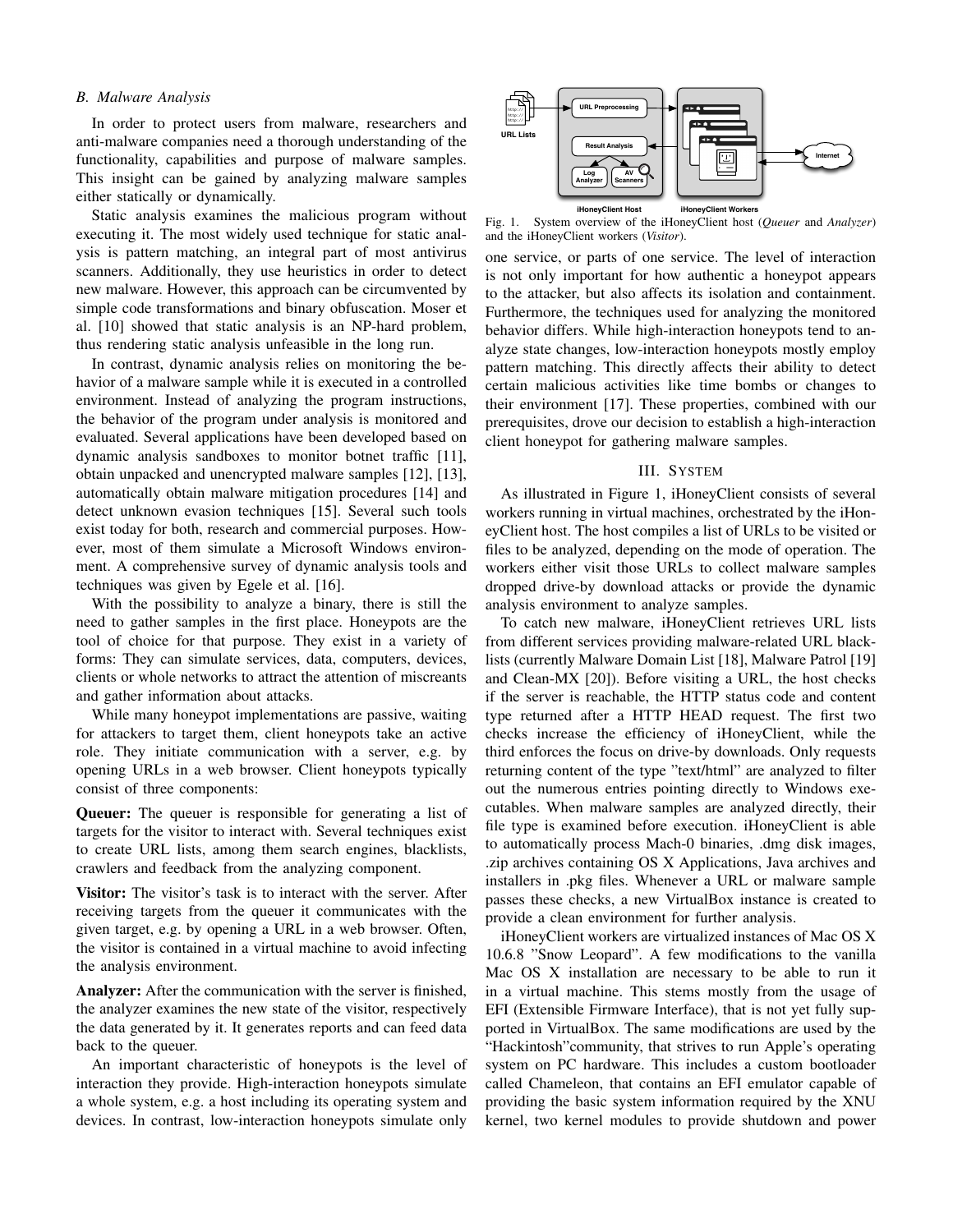management functionality and a kernel module simulating the System Management Controller (SMC) chip used to identify the virtual machine as genuine Apple hardware.

The process of monitoring activities inside the virtual machine is centered around DTrace [21]. The basic building block of this dynamic tracing framework are its instrumentation points, called probes. Whenever the code instrumented by a probe is executed, the probe fires, which results in the execution of a D program specified by the user. Probes can either be statically inserted at key positions by a programmer or dynamically at runtime. DTrace is able to patch running programs as well as the kernel and insert interrupts at arbitrary points, notifying the DTrace user of events like system calls, function calls or CPU performance data. We use this mechanism to react to key system calls like opening files or connecting sockets.

To make full use of DTrace, iHoneyClient requires another kernel module. Apple introduced a new ptrace API allowing a program to prevent DTrace from monitoring it, similar to denying a debugger to attach. The activities of malware using this API would not be detectable with iHoneyClient. Thus, we prohibit such ptrace calls with a kernel module [22].

The software setup of iHoneyClient intentionally provides an easy target for attackers. Aside from the upgrade to OS X 10.6.8, no patches or updates were installed. The software configuration includes Firefox 3.6.8 (released in July 2010) and Java 1.6.0 17 (released in December 2009).

The iHoneyClient virtual machine instances are connected to the host with a VirtualBox NAT network. The hosts are isolated from the Internet with a firewall. We took care to block network traffic known to be malicious while imposing as few restrictions to the malware samples as possible. Thus, we blocked all ports associated with e-mail traffic, ports of services known to be remotely exploitable and non-standard ports used by known mass malware. Additionally, we log all traffic to and from the virtual machine instances.

While the iHoneyClient worker performs its task, it is monitored with DTrace. For analyzing URLs, the focus lies on opened files and newly created processes. After a timeout, the logs and all opened files are copied to the iHoneyClient host. There, they are scanned with antivirus products from Kaspersky and Avira to detect new infections. Furthermore, the process logs are checked for new, non-standard processes. In the dynamic analysis mode, we log all system calls. After copying the system call logs to the host, several scripts analyze the results and create an analysis report.

Figure 2 illustrates one run of the iHoneyClient honeypot. For analyzing stand-alone malware samples, the program flow is analogous. The only difference is, that the queuer compiles a list of files to be analyzed while the visitor performs checks on the file type instead of an HTTP request. Then, the file is executed inside the virtual machine instance.

## IV. EVALUATION

We evaluated our system threefold: First, we performed case studies on two well-known OS X malware samples to verify



Fig. 2. Flow chart of an iHoneyClient honeypot run.

the completeness of our reports. We then used iHoneypot to crawl blacklisted domains to see whether we can find OS X malware dropped by drive-by download exploits in the wild. Finally, we give insights on the behavior of over a hundred malware samples collected during execution in our sandbox.

## *A. Case Studies*

In order to verify, whether the honeypot is able to correctly recognize new malware infections, we tested it in an experimental setup. First, we used the Metasploit framework [23] to create a simple web site exploiting *CVE-2011-3544* [24], a vulnerability in Javas Rhino Scripting Engine. We used the java/meterpreter/reverse\_tcp payload, which provides a shell-like environment for uploading files or spawning processes. After the iHoneyClient worker visited the prepared website and spawned a new meterpreter session, we uploaded a sample of Flashback and executed it in the virtual machine. The antivirus scanner correctly detected both the malicious Java applet and the Flashback binary.

To verify the correct functionality of the iHoneyClient analyzer we manually compared the analysis reports for two well-known malware samples to the threat descriptions from antivirus companies and show by means of log snippets how the malware's behavior is reflected by the analysis report.

OSX/Olyx.B. Olyx is a backdoor used in targeted attacks on Tibetan NGOs. We used threat descriptions by ESET [25] and Microsoft [26] as a reference.

According to the threat descriptions, Olyx implements a mechanism to start itself automatically when the infected system reboots. To this end, it creates the LaunchAgent script ∼/Library/LaunchAgents/com.apple. DockActions.plist and attempts to copy itself to /Library/ Audio/Plug-Ins/AudioServer. However, as a default user does not have write permissions to this directory, the call to open results in error #13 (permission denied). As described in the ESET threat report, Olyx thus fails to persist itself and does not survive a reboot:

open("/Users/xxx/Library/LaunchAgents/com.apple.DockActions .plist\0", 0x601, 0x1FF) = 6 0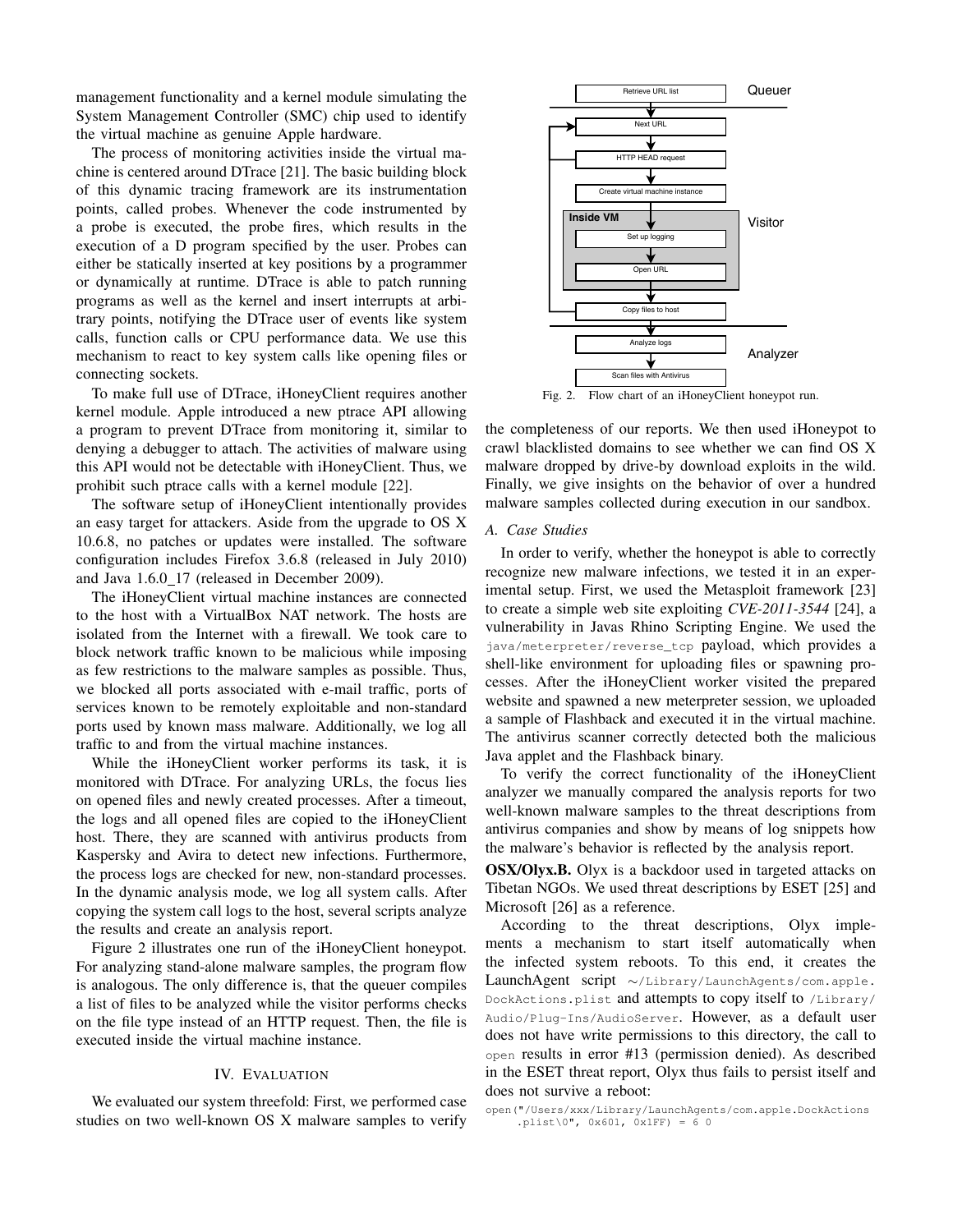open("/Library/Audio/Plug-Ins/AudioServer\0", 0x601, 0x1FF)  $= -1$  Err#13

The malware then attempts to connect to its C&C server. The contacted domain depends on the version of Olyx, in this case mail.hiserviceusa.com is used. The operation fails with error #61 (connection refused) since the server is no longer online:

```
socket(0x2, 0x1, 0x0) = 0 0
      connect to 65.19.141.197:4670 => -1 61
connect(0x0, 0x7FFF5FBFF9D0, 0x10) = -1 Err#61
```
The malware sample then enters an endless loop retrying to connect and does not expose any further activities.

OSX/Flashback. As described in Section II-A, Flashback is the most successful OS X malware to date. We used the threat analyses by Kaspersky [8] and Intego [27] as a reference for its behavior.

One notable characteristic of Flashback is that it checks its host for several applications such as XCode, antivirus scanners or network monitoring tools:

```
stat("/Library/Little Snitch\0", 0xBFFFE62C, 0xBFFFE57C) =
     -1 Err#2
stat("/Developer/Applications/Xcode.app/Contents/MacOS/
    Xcode\0", 0xBFFFE62C, 0xBFFFE57C = -1 Err#2
 [ ... ]
stat("/Applications/HTTPScoop.app\0", 0xBFFFE62C, 0
    xBFFFE57C = -1 Err#2stat("/Applications/Packet Peeper.app\0", 0xBFFFE62C, 0
    xBFFFE57C) = -1 Err#2
```
If any of these files are present Flashback deletes itself and terminates. If all checks return a negative result, Flashback continues to connect to its C&C server. The IP address of this server varies in most samples from our test set, but no sample uses DNS to resolve a name. The server refuses the connection by sending a TCP RST packet. This causes Flashback to overwrite itself with zeroes, delete itself and terminate execution:

```
open_nocancel("/samples/flashback\0", 0x601, 0x1B6) = 8 0
fstat64(0x8, 0x7FFF5FBFE240, 0x7FFF5FBFE30C) = 0 0
write_nocancel(0x8,"\0",0x1000) = 4096 0
 [ ... ]
write_nocancel(0x8,"\0", 0x800) = 2048 0
close\_nocancel(0x8) = 0 0
unlink("/samples/flashback\0", 0x0, 0x0) = 0 0
```
With the appearance of newer variants, Flashback has changed and extended its functionality. For example, OS-X/Flashback.S deletes all files and folders in ∼/Library/ Caches/Java/cache to delete the applet responsible for infecting the host in the first place. This complicates the process of sample recovery:

```
posix spawn(0xBFFFE5FC, 0x94D8600C, 0xBFFFE538) = 0 0
 exec-success( sh -c rm -rf /Users/xxx/Library/Caches/Java/
     cache ) = 1 0
```
#### *B. Honeypot Results*

To evaluate out how widespread OS X malware is in the wild, we used three different domain blacklists (Malware Patrol, Malware Domain List and Clean MX) to compose an input feed of drive-by download URLs for iHoneyClient. In several runs during January 2013, we obtained a total of 6,028 malicious URLs. After applying the URL filters described in Section III, 2,844 URLs remained to be visited.

TABLE I ALERTS BY KASPERSKY AFTER CRAWLING KNOWN MALWARE DOMAINS.

| <b>Type</b>    | Amount |  |
|----------------|--------|--|
| JavaScript     | 386    |  |
| HTML           | 23     |  |
| Windows binary | 12     |  |
| <b>VBS</b>     | 3      |  |
| Flash          |        |  |
| TABLE II       |        |  |

PERCENTAGE OF SAMPLES EXHIBITING NETWORK ACTIVITY.

| <b>Activity</b>                    | Percentage |
|------------------------------------|------------|
| Any network activity               | $30 \%$    |
| DNS queries                        | 11 %       |
| Valid DNS answers                  | $7\%$      |
| Dynamic DNS services               | 4%         |
| Successful connections to a server | $21\%$     |
| Unsuccessful connection attempts   | $9\%$      |
| Connections to two or more servers | $5\%$      |
| Binding a socket                   |            |

A total of 288 of those sites caused one or more antivirus alerts. Table I details the type of alert, showing a predominance of malicious JavaScripts. Only five domains successfully used drive-by downloads, dropping twelve malicious Windows binaries. To our surprise, we were not infected by any kind of OS X or cross-platform malware.

## *C. Dynamic Analysis*

To get an insight into the behavior of current Mac malware, we obtained 148 recent malware samples for OS X from VirusTotal [28] in January 2013 and examined them using our dynamic analysis environment. To this end, we selected all samples in VirusTotal's database that matched a signature for OS X by at least one antivirus scanner. After filtering out invalid OS X file types (e.g. Windows executables matching signatures for OS X malware), the sample set was comprised of 111 binary Mach-O executables, 27 OS X applications (.app folders), six Java archives and four .dmg disk images. We focused our analysis on file modification events, network activity and process-related activity.

Table III shows statistics about the files created by the malware samples. More than half the samples did not attempt to open a file with write access, 12% of the samples created hidden files, while only 6% attempted to create a LaunchAgent entry, responsible for starting automatically after a user login or system reboot.

Table II summarizes the network activity of the analyzed malware samples. Out of the total of 148 samples, 43 showed some network activity. Only 17 of those required a DNS query to initiate a connection, six used a dynamic name resolution service like DynDNS [29]. In total, the analyzed samples attempted to open 44 TCP connections, 31 of which were successfully established. Three malware samples used erroneous IP addresses due to insufficient validation of the DNS reply. Although eight samples connected to two or more servers, all samples failing to connect to their server did not try another IP address. Two samples bound a socket, but did not actively initiate any connections.

Table IV shows the most commonly used ports. The majority of connections used the ports for HTTP(S), other ports are only used in one or two samples each. Analysis of the